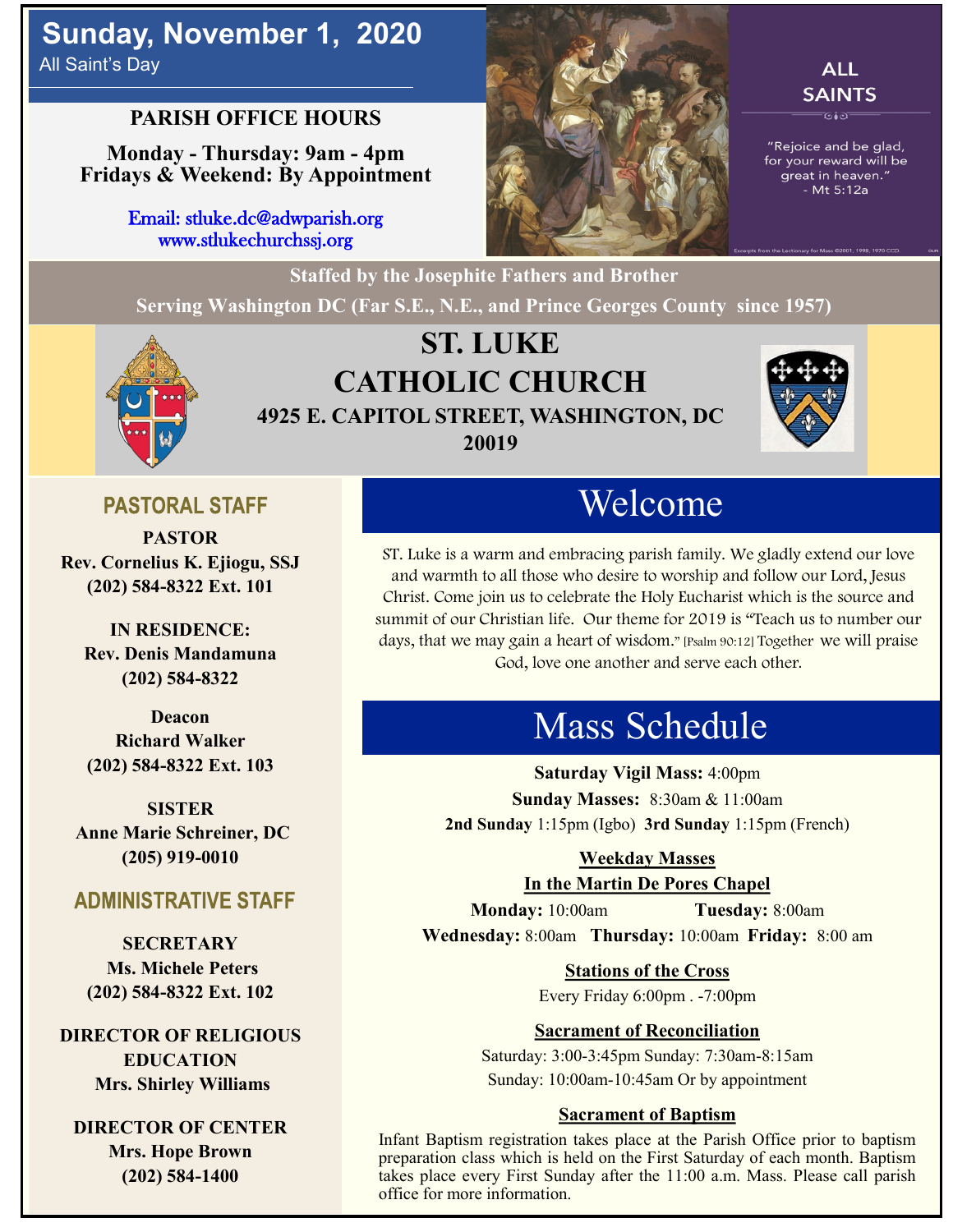**All Saint's Day Sunday, November 1, 2020**

# PASTOR'S CORNER

### ALL SAINTS' DAY

 Although millions, or even billions of people may already be saints, All Saints' Day observances tend to focus on known saints - that is those recognized in the canon of the saints by the Catholic Church. All Saints' Day is also commemorated by members of the Eastern Orthodox Church as well as some protestant churches, such as Lutheran and Anglican churches. Generally, All Saints' Day is a Catholic Holy Day of Obligation, meaning all Catholics are required to attend Mass on that day, unless they have an excellent excuse, such as serious illness. Other countries have different rules according to their national bishop's conferences. The bishops of each conference have the authority to amend the rules surrounding the obligation of the day.

 All Saints' Day was formally started by Pope Boniface IV, who consecrated the Pantheon at Rome to the Virgin Mary and all the Martyrs on May 13 in 609 AD. Boniface IV also established All Souls' Day, which follows All Saints. The choice of the day may have been intended to co-opt the pagan holiday "Feast of the Lamures," a day which pagans used to placate the restless spirits of the dead. The holy day was eventually established on November 1 by Pope Gregory III in the mid-eighth century as a day dedicated to the saints and their relics. The May 13 celebration was subsequently abandoned. In Ireland, the Church celebrated All Saints' Day on April 20, to avoid associating the day with the traditional harvest festivals and pagan feasts associated with Samhain, celebrated at the same time.

 Following the establishment of the Frankish Empire, and following the reign of Charlemagne, the holy day, which was already celebrated on November 1, became a holy day of obligation by decree of Pope Gregory IV and Louis the Pious, who was king over a portion of Charlemagne's former empire. Following the Protestant Reformation, many Protestants retained the holy day, although they dismissed the need to pray for the dead. Instead, the day has been used to commemorate those who have recently died, usually in the past year, and to remember the examples of those who lived holy lives. The Catholic practice however, celebrates all those who have entered heaven, including saints who are recognized by the Church and those who are not.

Holy day customs vary around the world. In the United States, the day before is Halloween and is usually celebrated by dressing in costumes with themes of death commonly associated. Children go door -to-door in costume, trick-or-treating, that is soliciting candy from their neighbors. The holiday has lost much of its connection to its religious origins.

 Although nearly everyone celebrates Halloween for the fun of the secular holiday, the following religious solemnity, is not widely practiced or acknowledged by most Americans unless they are Catholic. In other countries, such as Portugal, Spain and Mexico, traditional practices include performance of the play, "Don Juan Tenorio" and offerings made to the dead. All Saints' Say occurs on the same day as the Mexican "Dide los Innocentes" a day dedicated to deceased children. Across much of Europe, the day is commemorated with offerings of flowers left on the graves of the dead. In Eastern Europe, candles are lit on graves instead of offerings of flowers. In some places, such as the Philippines, graves can be painted and repaired by family members. Many of these practices blur the distinction between All Saints' Day and All Souls' Day.

Culled from https://www.catholic.org/saints/allsaints/

#### Reflection foR all saint's day

 I remember as a child the meticulousness my father would bring to a task. Whether it be tending to a chore in the yard, repairing something, or painting a room, the tiniest of every detail demanded his attention. He had great patience. I benefited greatly by his example and remember these lessons well. We all need examples to follow. It is important to identity folks who excel at simple things and show us how to do things well. There are those among us and those who have gone before us who serve as these models and witnesses. They are ordinary people who in their "extraordinary ordinariness" capture our attention and allow us to see things more clearly.

 These are the prophets, martyrs, teachers, witnesses, heralds, and innovators who bring a singleminded devotion to God to even the simplest of tasks they perform. They have an openness to being used and become vessels of Divine justice, mercy, and presence. They call us to the "more" of life and point us to the Gospel in all of its simplicity and splendor. They remind us of the little ones of the Kingdom and the values we all need to cultivate and possess. They are the poor in spirit, the meek, the merciful, and the peacemaker who often are rejected not only by those who have far different agendas but by those you think would welcome them.

 All of the saints in heaven and on earth form this cloud of witnesses who journey with us as we make our way through life. They offer us inspiration, wisdom, intercession, and support. They direct us toward true happiness and remind us that we are all called to be saints. All it takes is desire, love, and fidelity. There is much we can learn from the official saints of the church. Their guidance is ever before us and ever with us. But there is also a lot to learn from the unofficial saints of the church. They sit beside us every Sunday, are our neighbors and ordinary people we meet every day.

 Because of the devotedness of their faith, they remind us to keep going, remain focused, and cultivate purpose and meaning, and give voice to those who have none. The inspiration is all around us. Pay attention to the details. Do what you do with great love. Know that you are not alone. Believe that you can persevere. Have great faith.

Liturgical Publications 2015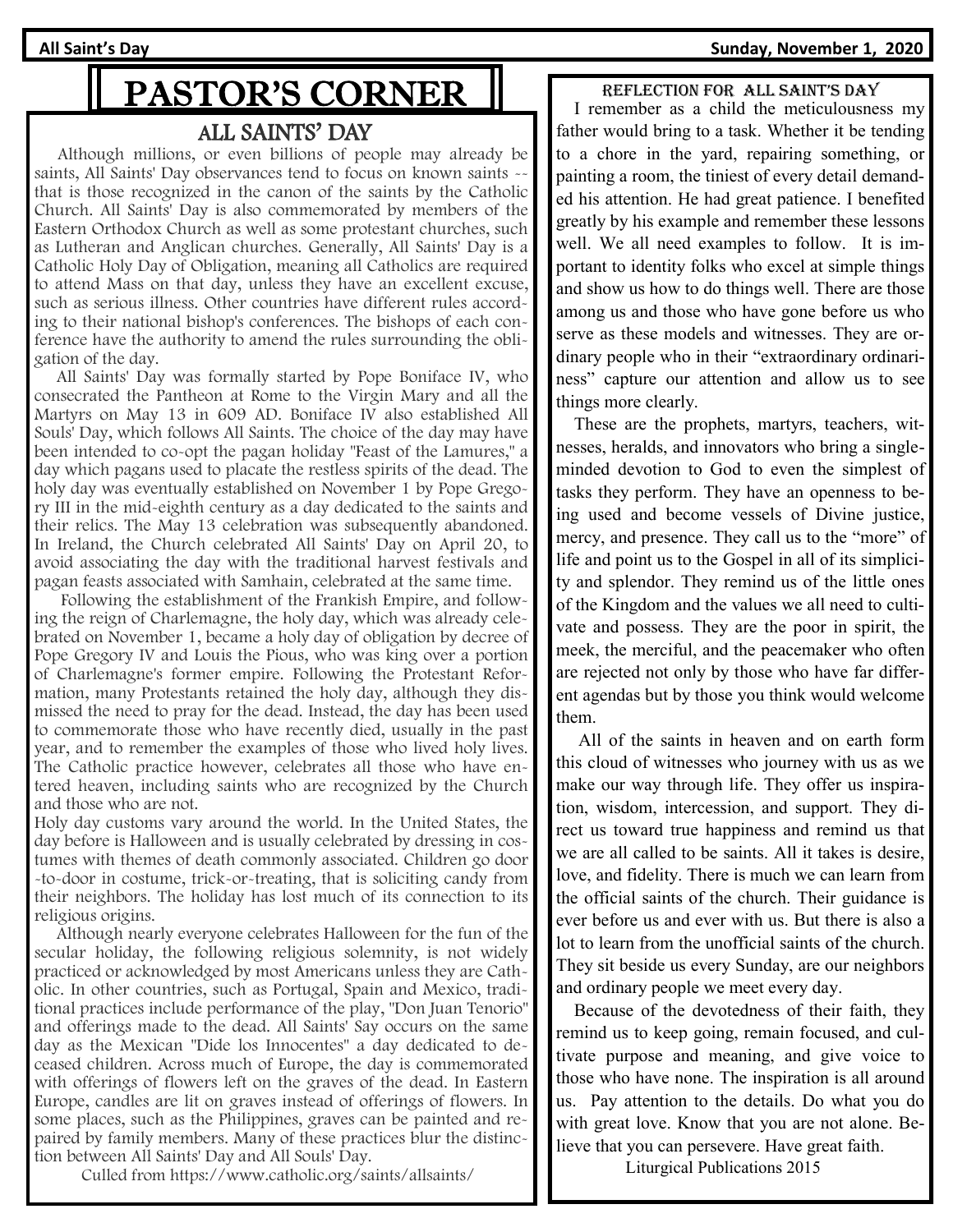### HAPPY BIRTHDAY/ANNIVERSARY

We would like to wish a wonderful happy birthday to Ronald Watson,

Barbara Tatum, Alliha Ferrell and Pearl A. Baynes. May the Joy of the Lord

BE YOUR STRENGTH!!!

## Church Support

Please consider making a donation to support our parish during this trying times. You may Drop off or mail your gifts to the parish. You may give online through our website: http://www.stlukechurchssj.org/ And clicking on the donate button. You may also **TEXT**: 202-335-3116 God bless and keep you safe.

 **Readings for the week of November 1, 2020 Sunday:** Revelation 7:2-4, 9-14/Psalms 24:1bc-2, 3-4ab, 5-6 [cf. 6]/1 John 3:1-3/Matthew 5:1-12a **Monday:** Wisdom 3:1-9/Psalms 23:1-3a, 3b-4, 5, 6 [1]/Romans 5:5-11 or Romans 6:3-9/John 6:37- 40 **Tuesday:** Philippians 2:5-11/Psalms 22:26b-27, 28-30ab, 30c, 31-32 [26a]/Luke 14:15-24 **Wednesday:** Philippians 2:12-18/Psalms 27:1, 4, 13-14 [1a]/Luke 14:25-33 **Thursday:** Philippians 3:3-8a/Psalms 105:2-3, 4 -5, 6-7 [3b]/Luke 15:1-10 **Friday:** Philippians 3:17—4:1/Psalms 122:1 -2, 3-4ab, 4cd-5 [1]/Luke 16:1-8 **Saturday:** Philippians 4:10-19/Psalms 112:1b-2, 5-6, 8a and 9/Luke 16:9-15 **Next Sunday:** Wisdom 6:12-16/Psalms 63:2, 3-4, 5 -6, 7-8 [2b]/1 Thessalonians 4:13-18 or 4:13-14/ Matthew 25:1-13

### **WEEKLY MASS**

**Monday 11/02 All Soul's Day** **Thursday 11/05 Weekday**

**Tuesday 11/03 Weekday**

**Wednesday 11/04 St. Charles**

**Friday 11/06 Repose for the Soul of Susie & Frank McDougald+++**

**Saturday 11/07** Weekday

## Pray for the Sick & Shut-In of Our Parish

Barbara Barnes Blanche Bourm Barbara Batts Tanisha Bennett Tammy Berry Ruth Bundy Beatrice Carroll Melinda Conrad-Brown Edith Cornish Aniceto Charles Patricia Chase Valene Chemoo Joyce Cristwell Alvera Dance Iyana Davage

Marita C. Edelin Tina Garvin Elizabeth Gillem Florence Hall Steve Halle Chris Hawkins Charlene Haywood Brenda Henson James Holley Rudolph Holley James Hughes Melvin Jamison Mary Ann Johnson David & Keisha Jones Dawn Lattimer Lawrence Lee

Maria A. Logan Bernadette Mahoney Doreene Mahoney Barbara Mallory Doris McCannon Alice L. Montague Veronica Murray David Neal Florence Patterson Marlene Patterson Silvia Perry Lillian Pharms Kecia Proctor Doreene Redd Leroy Sandifer Betty Smith

Kayla Tatum Rolland Taylor Gloria Thompson-**Price** James F. Thompson, Jr. Matthew Thompson Barbara B. Tyler Wayne A. Wallace Marquita Ward Shiela Washington Steven Washington Cecelia Williams Wellington Waters Dolores Woodard, Jr. Harold Woodard, Sr.

St Luke military families.

All the Homeless men and women in our community.

Please pray for all those who are sick but have no one to pray for them